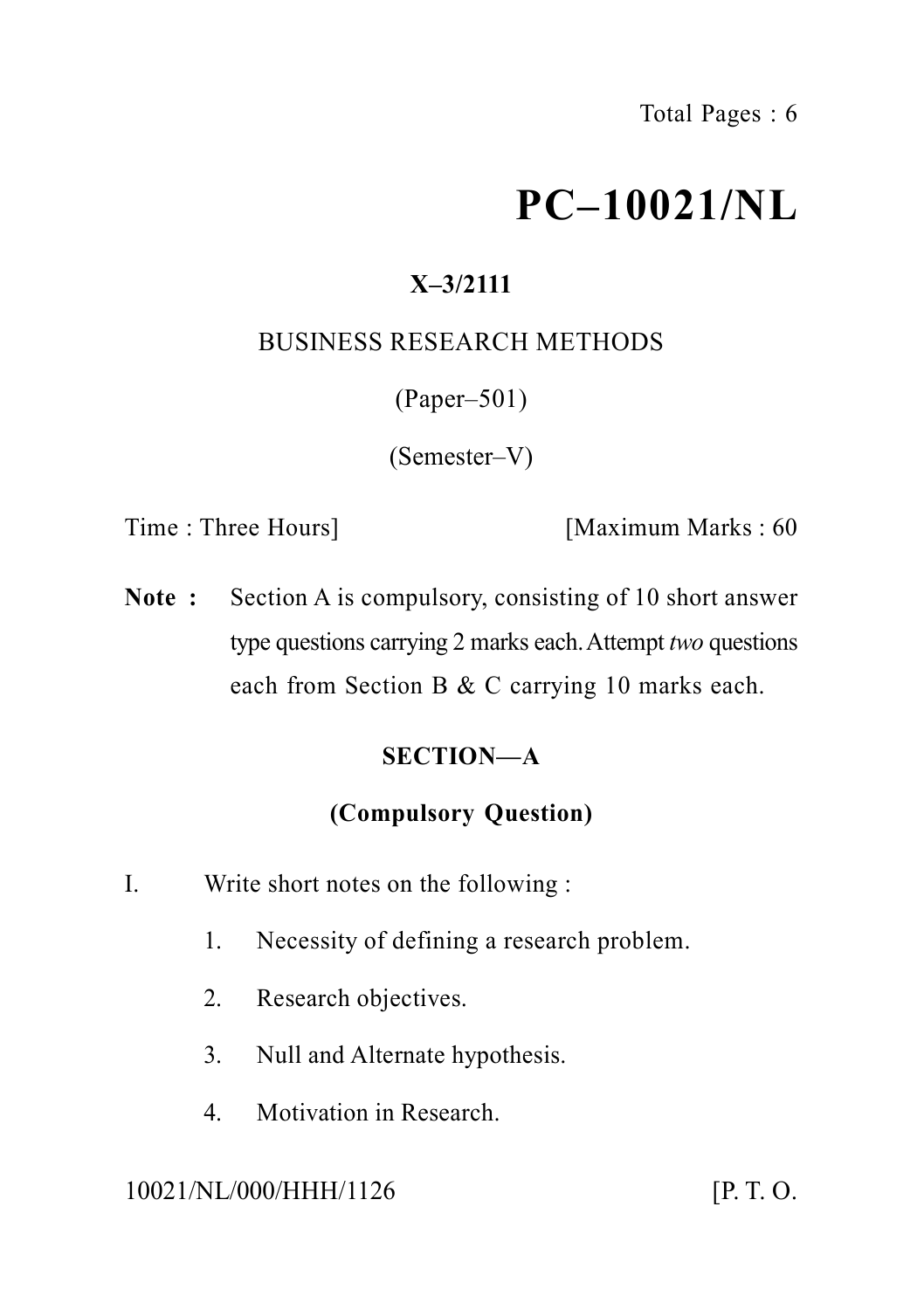- 5. Snowball sampling.
- 6. Observation and Interview.
- 7. Coding of data.
- 8. Nominal and Ordinal Scale.
- 9. Bibliography.
- 10. Oral Presentation.

## **SECTION—B**

- II. What is research? Discuss the sequence of steps involved in research process with the help of suitable example.
- III. Discuss and differentiate between the various types of research designs.
- IV. What are experimental designs? Briefly explain the various informal experimental designs.
- V. Explain, what is meant by sampling? List and discuss the various sampling techniques.

# **SECTION—C**

VI. What do you mean by secondary data? Explain different sources of secondary data in detail. How it is helpful in conducting the research?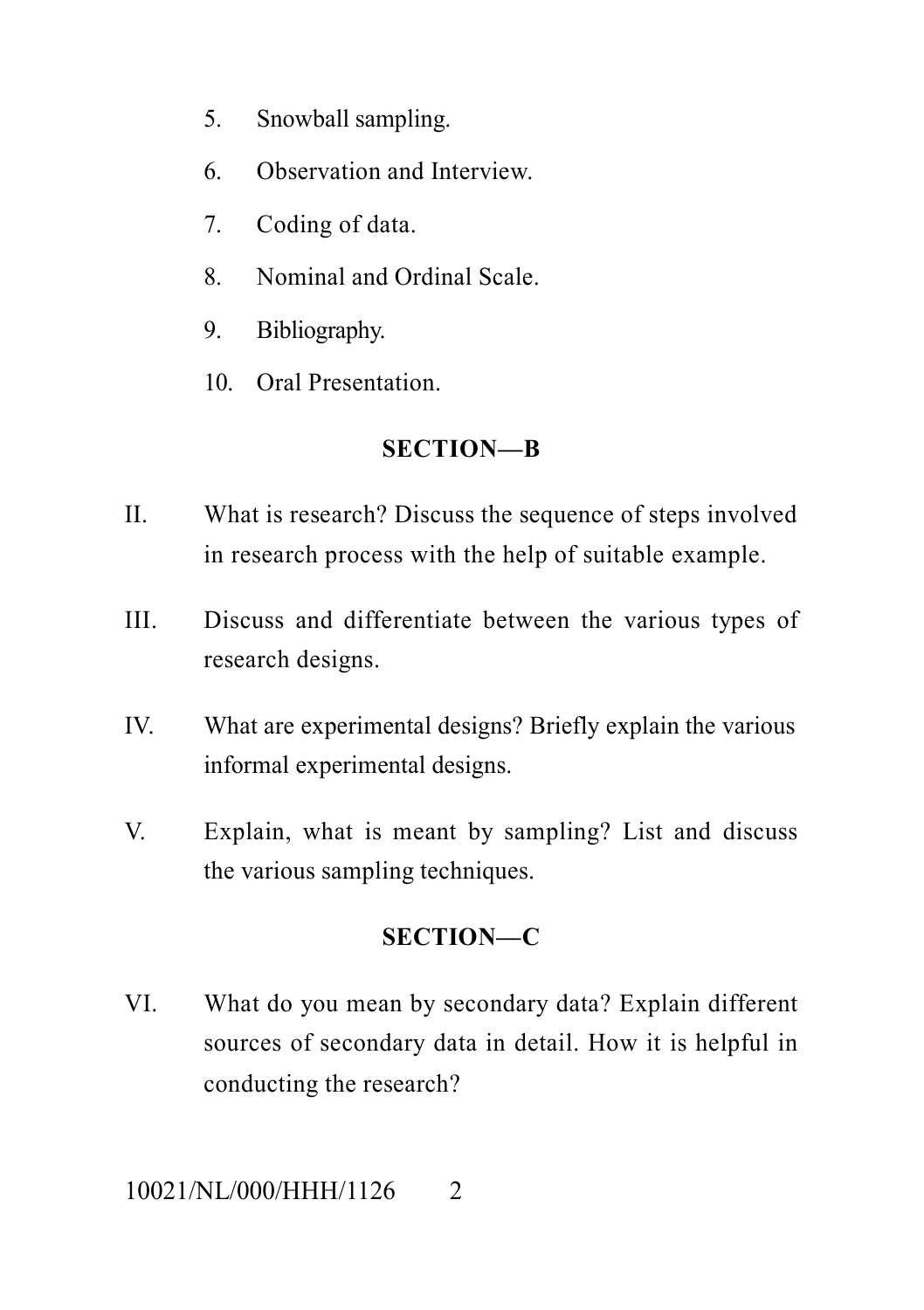- VII. Discuss the steps involved in the process of questionnaire. Also, differentiate between questionnaire and schedule.
- VIII. Explain different comparative and non-comparative scaling techniques in detail.
- IX. 'Report writing is an important aspect during research.' Evaluate in detail various steps involved in report writing.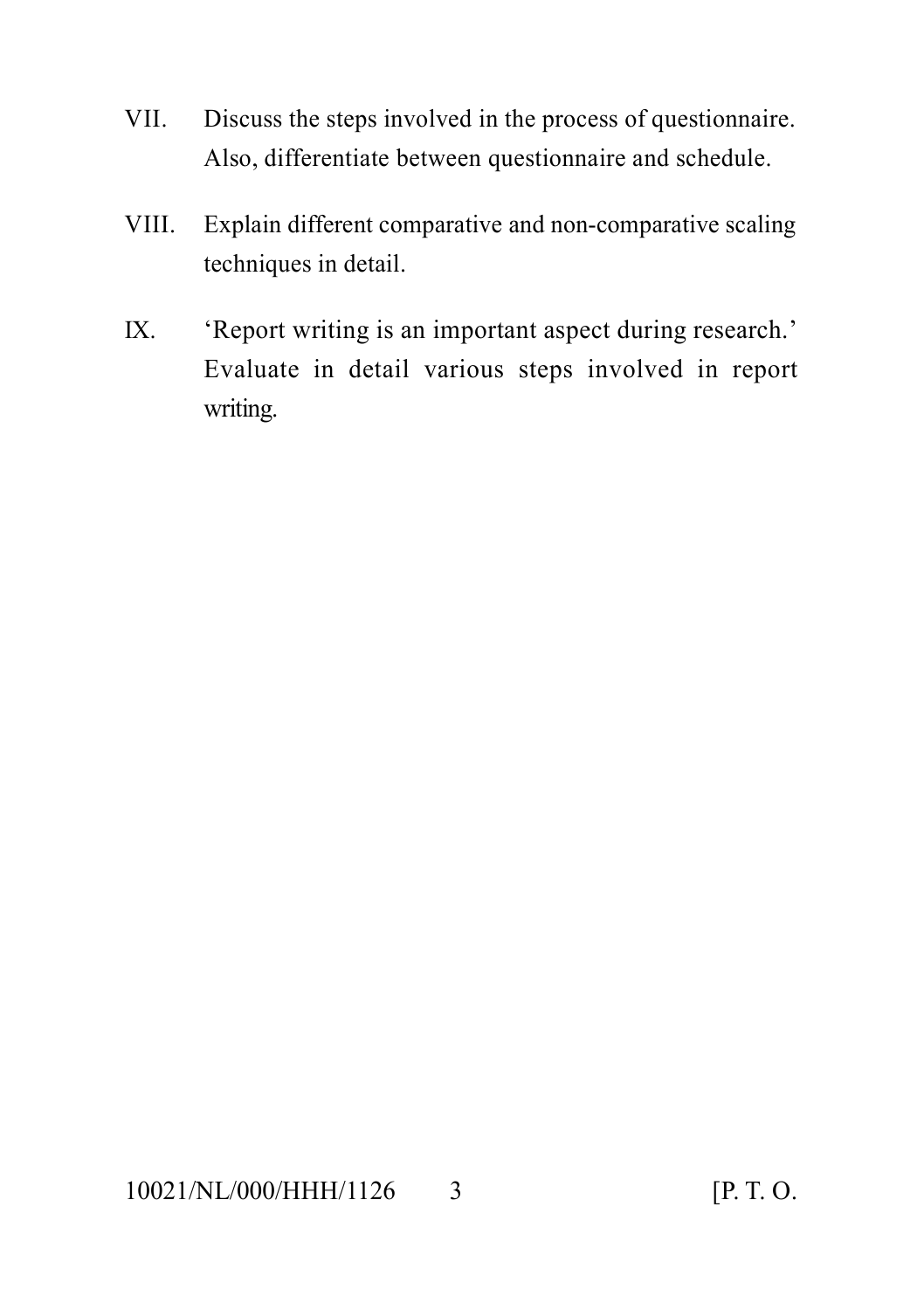### **PUNJABI VERSION**

ਨੋਟ : ਭਾਗ A ਲਾਜ਼ਮੀ ਹੈ, ਇਸ ਵਿਚ 10 ਸੰਖੇਪ ਉੱਤਰ ਵਾਲੇ ਪੁਸ਼ਨ 2-2 ਅੰਕਾਂ ਦੇ ਹਨ। ਭਾਗ B ਅਤੇ C ਵਿਚੋਂ *ਦੋ-ਦੋ* ਪੁਸ਼ਨ ਕਰੋ। ਹਰੇਕ ਪੁਸ਼ਨ ਦੇ 10 ਅੰਕ ਹਨ।

#### ਕਾਗ $-\mathbf{A}$

# (ਲਾਜ਼ਮੀ ਪੁਸ਼ਨ)

- ਹੇਠ ਲਿਖਿਆਂ 'ਤੇ ਸੰਖੇਪ ਨੋਟ ਲਿਖੋ :  $\mathbf{I}$ 
	- ਇਕ ਖੋਜ ਸਮੱਸਿਆ ਨੂੰ ਪ੍ਰੀਭਾਸ਼ਿਤ ਕਰਨ ਦੀ ਲੋੜ।  $\mathbf{1}$
	- 2. ਖੋਜ ਉਦੇਸ਼।
	- \_Null ਅਤੇ ਬਦਲਵੀਂ ਪਰਿਕਲਪਨਾ।  $\overline{3}$
	- 4. ਖੋਜ ਵਿਚ ਪ੍ਰੇਰਨਾ।
	- 5 ਸਨੋਅਬਾਲ ਸੈਂਪਲਿੰਗ।
	- ਨਿਰੀਖਣ ਅਤੇ ਇੰਟਰਵਿਊ।  $6<sup>6</sup>$
	- ਅੰਕਤਿਆਂ ਦੀ ਕੋਡਿੰਗ।  $7\overline{ }$
	- ਨਾਂ-ਮਾਤਰ (Nominal) ਅਤੇ ਤਰਤੀਬੀ ਮਾਪਦੰਡ। 8.
	- 9. ਪੁਸਤਕ ਸੂਚੀ।
	- 10. ਜ਼ਬਾਨੀ ਪੁਸਤੁਤੀਕਰਨ।

#### 10021/NL/000/HHH/1126  $\overline{4}$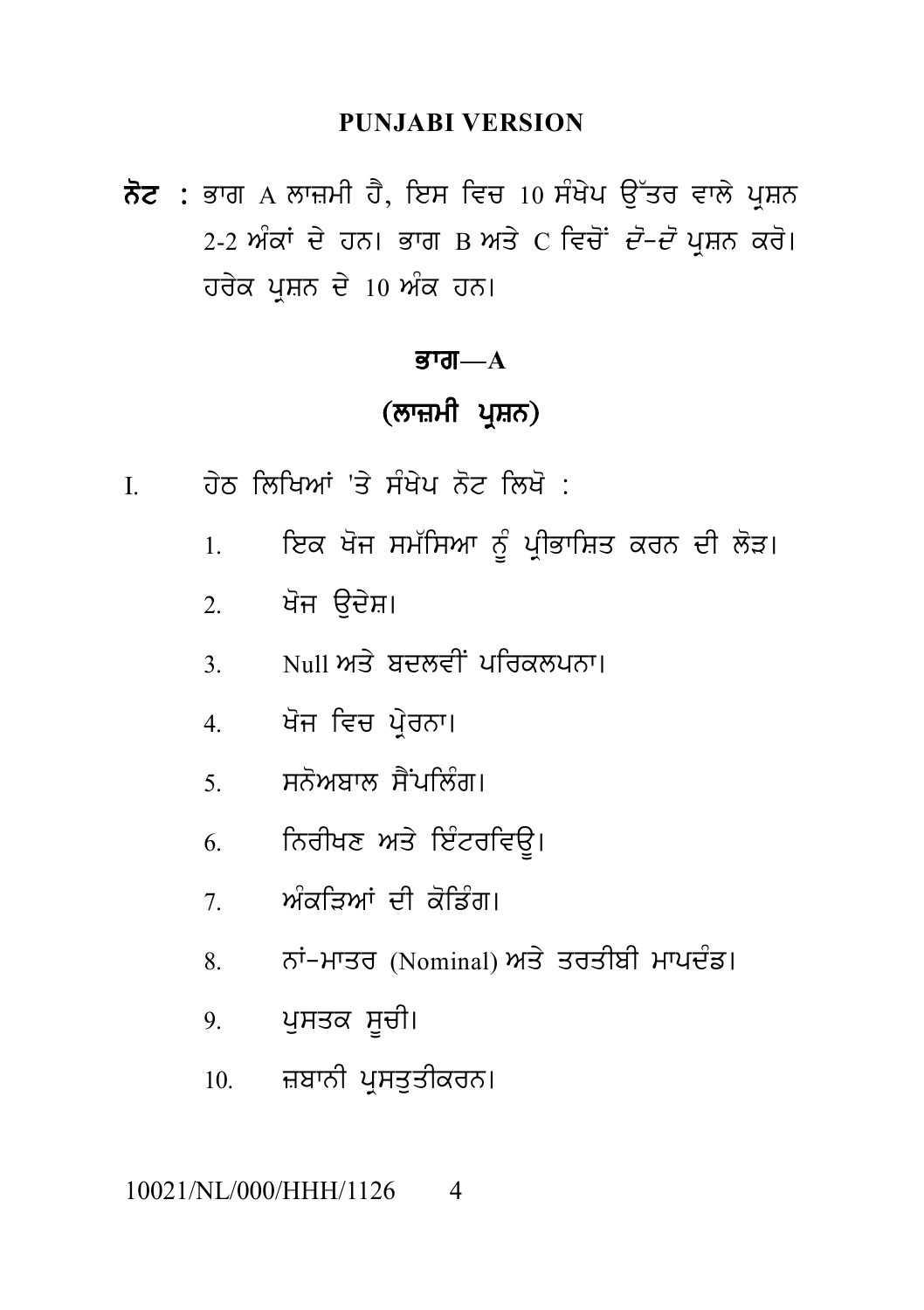#### ਭਾਗ $B$

- ਖੋਜ ਕੀ ਹੈ? ਉਦਾਹਰਣ ਦੀ ਸਹਾਇਤਾ ਨਾਲ ਖੋਜ ਪਕਿਰਿਆ  $\Pi$ ਵਿਚ ਸਾਮਿਲ ਪਤਾਵਾਂ ਦੀ ਤਰਤੀਸ਼ ਦੀ ਚਰਚਾ ਕਰੋ।
- ਖੋਜ ਡਿਜ਼ਾਈਨਾਂ ਦੀਆਂ ਵੱਖ-ਵੱਖ ਕਿਸਮਾਂ ਦੀ ਚਰਚਾ ਕਰੋ ਅਤੇ  $III$ *ਅੰਤਰ ਸਪਸਟ ਕਰੋ*।
- ਪਯੋਗਸ਼ਾਲਾ ਡਿਜ਼ਾਈਨ ਕੀ ਹਨ? ਵੱਖ-ਵੱਖ ਗੈਰ-ਰਸਮੀ ਪਯੋਗਾਤਮਿਕ  $\mathbf{I}$ ਡਿਜਾਈਨਾਂ ਦੀ ਸੰਖੇਪ ਵਿਚ ਵਿਆਖਿਆ ਕਰੋ।
- ਵਿਆਖਿਆ ਕਰੋ ਕਿ ਸੈਂਪਲਿੰਗ ਤੋਂ ਕੀ ਭਾਵ ਹੈ? ਵੱਖ-ਵੱਖ  $V$ ਸੈਂਪਲਿੰਗ ਤਕਨੀਕਾਂ ਦੀ ਸਚੀ ਬਣਾਓ ਅਤੇ ਚਰਚਾ ਕਰੋ।

#### ਭਾਗ $-C$

- ਗੌਣ ਅੰਕੜਿਆਂ ਤੋਂ ਤਹਾਡਾ ਕੀ ਭਾਵ ਹੈ? ਗੌਣ ਅੰਕੜਿਆਂ ਦੇ VI V ਵੱਖ-ਵੱਖ ਸਰੋਤਾਂ ਦੀ ਵਿਸਥਾਰ ਵਿਚ ਵਿਆਖਿਆ ਕਰੋ। ਖੋਜ ਦੇ ਸੰਚਾਲਨ ਵਿਚ ਇਹ ਕਿਸ ਤਰਾਂ ਸਹਾਇਕ ਹੈ?
- ਪਸ਼ਨਾਵਲੀ ਦੀ ਪਕਿਰਿਆ ਵਿਚ ਸ਼ਾਮਿਲ ਪੜਾਵਾਂ ਦੀ ਚਰਚਾ VII. ਕਰੋ। ਪੁਸ਼ਨਾਵਲੀ ਅਤੇ ਅਨੁਸੂਚੀ ਵਿਚ ਅੰਤਰ ਵੀ ਸਪਸ਼ਟ ਕਰੋ।

10021/NL/000/HHH/1126  $[P, T, O]$  $\zeta$